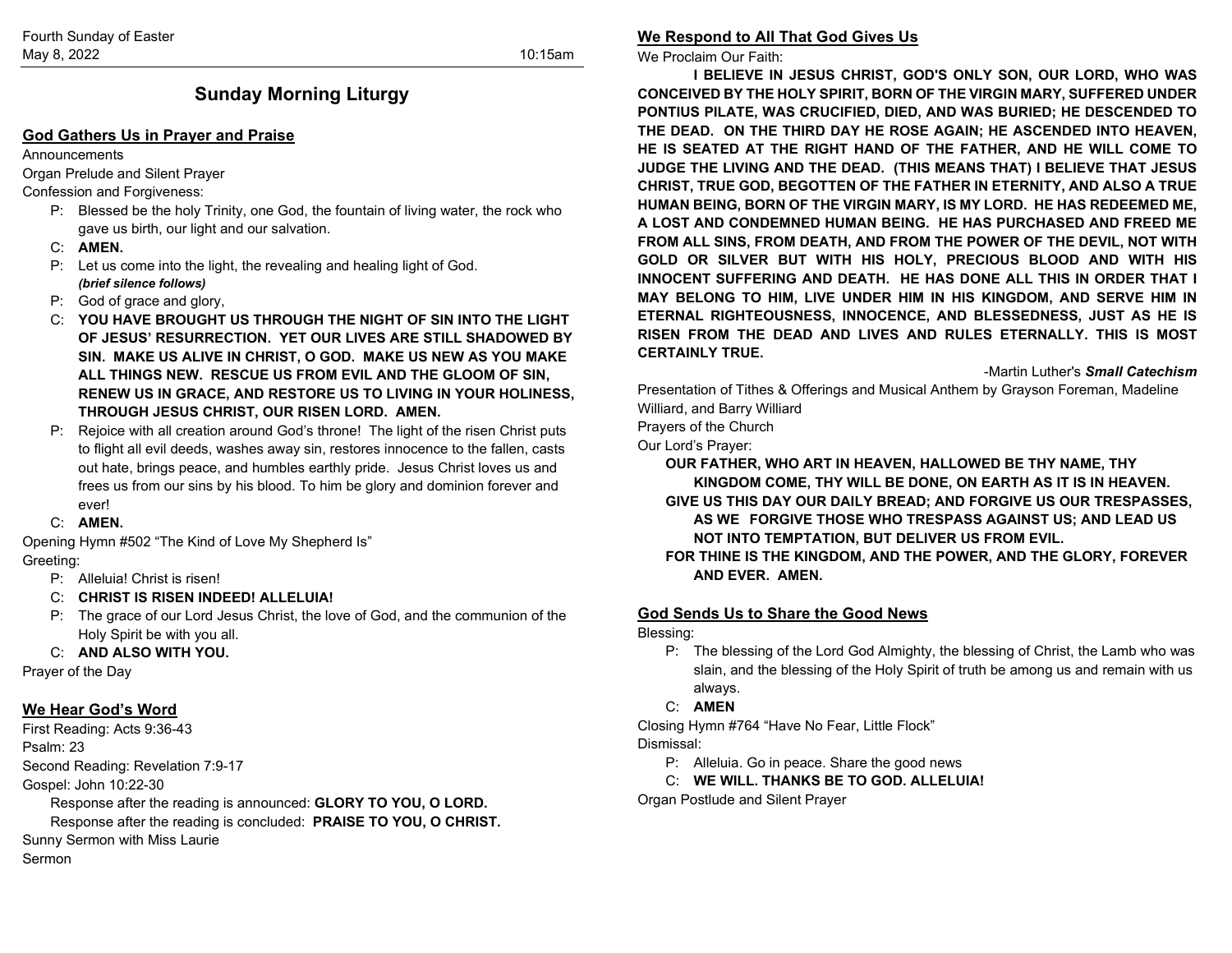## **Saint John's Evangelical Lutheran Church**

**Berrysburg, PA 717-362-9519**

**[stjohnhillchurch@frontier.com](mailto:stjohnhillchurch@frontier.com) | [www.stjohnhillchurch.org](http://www.stjohnhillchurch.org/)**

## **Our Mission**

*St. John congregation, responding to the call of the Holy Spirit through the Gospel, unites together to preach and teach the Word, administer the sacraments, and carry out God's mission. With God's guidance and grace, we strive to boldly proclaim by word and action the reconciling Gospel of Jesus: Working together for justice and peace, and caring for those in need in our community and world. We invite everyone to join us wherever you are on your faith journey.*

*Adopted December 8, 2013*

## **Serving Today**

| Pastor                    |
|---------------------------|
| Young Christians Minister |
| Organist                  |
| Lector                    |
| <b>Council President</b>  |
|                           |

For the month of May, our *Celebrate* lectionary bulletin inserts are sponsored by Tim & Lori Motter in honor of the marriage of their daughter Shannon Motter to Aaron Troutman on May 14, 2022. Our support of **Tree 4 Hope** is sponsored by Chris & Dana Klouser in Honor of our Risen Savior in joyful anticipation of the birth of our grandson, Cooper, later this month. The support of one pastor for one month in the *Konde Diocese of the Evangelical Lutheran Church in Tanzania* is sponsored by Dale and Carol Hassinger for the Glory of God and the Founding Fathers that provided stability to enable us to continue our works of the church.

Welcome to all who are worshipping with us this morning. If you are a visitor, please sign our guest book in the foyer, and please worship with us again and join in other congregational family activities!

#### **Today, Sunday, May 8**

9am Adult Bible Study (On Zoom)

9am SONDay Celebration (In-Person) – Masking and safe distancing are required for everyone present – both adults and young persons – to do our best to protect our (unvaccinated per current guidelines) younger congregational family members!

- 9am Youth Group Bible Time (In-Person)
- 10:15am Worship, Including Sunny Sermon and Celebration Time with Miss Laurie for Young Persons In-Person (In-Person and On Zoom) – In keeping with the most recent guidance from the Centers for Disease Control and Prevention for Dauphin County, masks are no longer required for anyone gathering upstairs for worship, but they remain an option for everyone.

### **Monday, May 9**

*Day of Prayer for Peace with Justice, Beginning in the Middle East* 8-9:30am Pastor Tom's Office Hours

### **Tuesday, May 10**

*Pastor Tom's Weekly Day Off (instead of May 14) – No Office Hours*

### **Wednesday, May 11**

8am-12pm Pastor Tom's Office Hours 6:30-8pm Midweek Bible Study

### **Thursday, May 12**

8am-12pm Pastor Tom's Office Hours

### **Friday, May 13**

8-9:30am Pastor Tom's Office Hours 4pm Rehearsal for Motter/Troutman Wedding

#### **Saturday, May 14**

2pm Marriage of Shannon Motter & Aaron Troutman

#### **Next Sunday, May 15**

Fifth Sunday of Easter

#### *Deadline to Submit Items for June "St. John's Epistle"*

- 9am Adult Bible Study (On Zoom)
- 9am SONDay Celebration (In-Person) Masking and safe distancing are required for everyone present – both adults and young persons – to do our best to protect our (unvaccinated per current guidelines) younger congregational family members!
- 9am Confirmation Class (In-Person)
- 9am Youth Group Bible Time (In-Person)
- 10:15am Worship, Including Sacrament of Holy Baptism and Sunny Sermon and Celebration Time with Miss Laurie for Young Persons In-Person (In-Person and On Zoom) – In keeping with the most recent guidance from the Centers for Disease Control and Prevention for Dauphin County, masks are no longer required for anyone gathering upstairs for worship, but they remain an option for everyone.
- 11:15am *Here Comes Summer 'Dog Dayz' Family Fun Time*! (The dog days of summer are just around the corner – please plan to stay after worship as we kick things off. There will be hot DOGS and s'mores by the fire; Mongrel Madness with BW the Hound Dog; and lots of other canine capers! Bring your lawn chair for a DOGGONE good time! Thanks to the Women of the ELCA of St. John and Miss Laurie for organizing this event!!)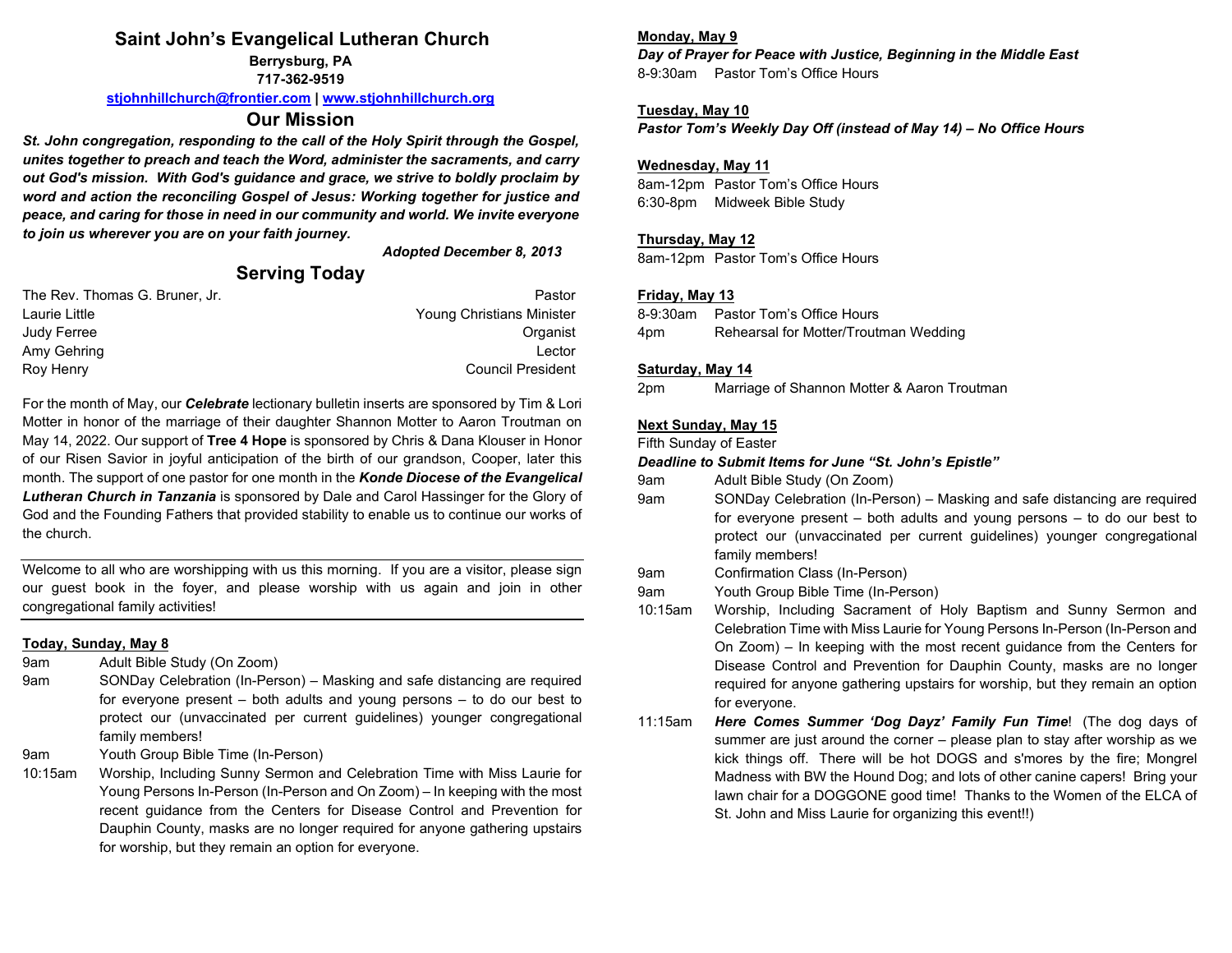#### **Looking Ahead**

Worship & Music Committee will gather on Tuesday, May 17, beginning at 6:15 P.M. at the church.

The third and planned final Planning Meeting for our Annual Strawberry Festival will be held at the church on Wednesday, May 18, beginning at 7:30 P.M. All interested folks are invited to attend and be a part of the committee!

\* \* \* \* \* \* \* \* \*

At a Special Congregational Meeting held following worship on Sunday, May 1, the *St. John Restoration 250* project was approved by a vote of **71-2**. Things to watch for next:

- The work is expected to begin on Monday, May 16 and take approximately 4 weeks (subject to any supply-chain issues encountered).
- This means that our worship will be outside in the pavilion through the duration of the project, beginning with Sunday, May 22 (and including our Ascension Day worship on Thursday evening, May 26).
- In the next few weeks, all congregational family member households will be receiving a USPS mailing concerning how to make a pledge/contribution toward the project. With advance gifts and major pledges already received and with interest from our Memorials Fund approved for use for the project, we will be seeking approximately **\$65,000** in additional gifts/pledges over a two-year period to fully fund the \$220,000 project.
- This \$65,000 in additional funding will allow us to hold back a \$100,000 reserve in our Memorials Account interest, a portion of which will be used to fund our steeple base roof replacement just as soon as a best plan/contractor/price can be obtained and presented to the congregational family for approval in a future special congregational meeting.

On Tuesday, May 24, beginning at 5:30 P.M., we will have a combined first work night to begin getting the pavilion cleaned up and ready for the Annual Strawberry Festival and church outside property work night. As we have done successfully now for several years, we are again putting what had in past years been two annual work nights together into one slightly longer evening, but lots of help will be needed! Please come and help, and please bring along your favorite cleaning supplies and yard tools.

We are seeking 2 additional Zoom hosts/households to help in creating a more permanent rotation of hosting. The only requirement is a basic knowledge of computers and the internet – all other training will be provided. Questions? Please speak with Roy or Rachel Henry. To volunteer, please speak with the Henrys or with Pastor Tom.

As approved by Congregational Council, our St. John's Congregational Family will be supporting *Lifeline Pregnancy Care Center and Family Support System's* annual *Baby Bottle Campaign* this year by placing a large baby bottle in the foyer on Sunday mornings for cash donations, spare change, and checks during the month of May.*Lifeline* is a local organization located in Millersburg to help individuals and couples cope with the challenges of unplanned pregnancies and parenting responsibilities free of charge**.** (To place a gift in the baby bottle at some time other than on Sunday morning, please check with Pastor Tom.)

#### **Jammin' with the Ladies!**

This year as we prepare for the Strawberry Festival, the Women's group again are having an area for " Jammin' with the Ladies". We will have jams and jellies as well as the homemade breads. If anyone wants to help with items needed: Sugar, Sure Jell, Jars and lids, or financial help please contact Fay Nichols.

To make sure that our blessed prayer shawls get to as many folks in need of God's healing touch as possible, it is now possible for anyone from the St. John congregational family to deliver a prayer shawl to a person who is known to them to be hurting in body, mind, and/or spirit, and who would be blessed by receiving one of our shawls. To obtain a shawl, please first contact Pastor Tom, who will help you with the process. *(Please bear in mind that it is the intention of the prayer shawl ministry that each person receive just one shawl "for life", to be used in whatever time(s) of brokenness they may face.)*

*Attention Musicians!!* It would be great to share in the musical gifts of the members of our talented congregational family at least one Sunday each month, if not more often. Persons of any age or level of experience, who might be interested in playing any kind of instrument or singing, alone or with a partner, are asked to please speak with Carol Hubler or Judy Ferree.

If you are an Amazon.com shopper, our congregation is registered with the "Amazon Smiles" program, whereby Amazon donates one half of one percent of your purchase amount to a charitable organization that you select. Please note that, to qualify, your purchase has to be made through the "smile" side of things, to which you will find a very easily identifiable link from the main part of the Amazon.com website. (Once there, it can be a bit tricky to pick out our congregational name from all of the "St. John's" – look for **St John Evangelical Lutheran Church, Berrysburg, PA**. Once you have selected us the first time, we will automatically be designated each time you shop and you won't need to redo the search.) All monies received in this way will be automatically deposited for use in the Current Fund.